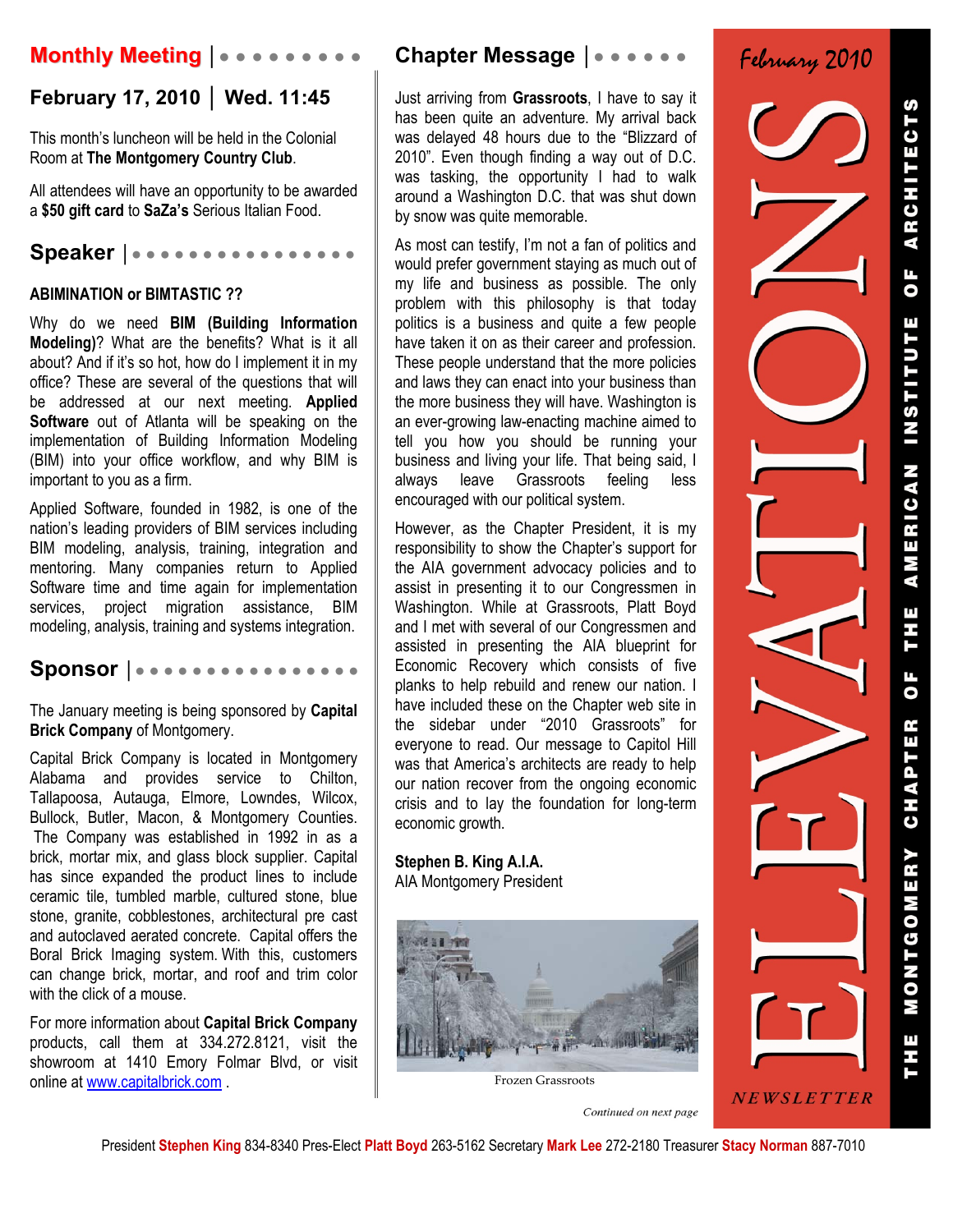## **January Meeting Recap | ● ● ● ● ● ● ●**

January's meeting was our Chapter's Annual Past President luncheon and business meeting. Preceding the luncheon everyone had the opportunity to socialize with each other and the Chapter's past presidents in attendance, while enjoying the open bar. With 31 in attendance, Chapter President **Stephen King** opened the meeting by recognizing the past presidents in the assembly, and by welcoming members, affiliates, sponsors, and guests. Stephen also announced the 2010 Montgomery Chapter AIA Executive Committee and Board of Directors. Our recent Past President, **Freddie Lynn,** was recognized for his years of service to the Chapter and was presented, in absentia, with the Chapter's Appreciation Certificate.

The agenda for the Chapter business meeting was provided by President **Stephen King**, which was followed by the presentation of the 2010 Proposed Budget. After budget presentation and discussion, the 2010 budget was passed by a unanimous vote. The President also presented the 2010 Committees being formed, including those for the Design Awards Gala, Intern Fair, University Relations, AU Benefit Golf Tournament, and August CEU Event.

**Gary Greenshields** provided an update on the state legislature schedule, and a reminder of the Feb. 12 Florida AIA CEU opportunity provided by the Alabama Council AIA. Alex Alkire provided a reminder for the Feb. 4<sup>th</sup> USGBC Seminar. **Jim Seay, Jr.** encouraged all architects to consider supporting and participating in the upcoming Auburn AIAS Annual Internship Fair.

Chapter Secretary **Mark Lee** introduced our luncheon sponsor, **Alabama Graphics**, who were represented by **Jeff Davis** and **Terry Crook**. Jeff concluded the meeting by drawing for a \$50 Starbucks gift card, which was awarded to **Lance Bellenger**. With all January business accomplished, we were adjourned by the President.



Jeff Davis, of sponsor Alabama Graphics, at our January luncheon

## **Condolences │**● ● ● ● ● ● ● ● ● ● ● ● ● ●

The Montgomery Chapter AIA offers sincere condolences to the family of **Mr. William (Bill) Pearson**. Mr. Pearson was an original founder of PH&J Architects, and a Past President of the Montgomery Chapter AIA.

Mr. Pearson also served as President of the Alabama Council AIA, President of the Alabama Architectural Foundation, and as a member of the Advisory Board for the School of Architecture at Auburn University. During Pearson's term as President of the AAF, the Foundation granted its first scholarships, and he later received the Alabama Architectural Foundation's Distinguished Architect Award in 2008.

## **Announcements │**● ● ● ● ● ● ● ● ● ● ● ●

We are proud to announce our Montgomery Chapter AIA **Board of Directors** for 2010:

| Stephen B. King<br>Platt Boyd<br>Mark Lee<br>Stacy Norman<br>Amy Bell | <b>Brown Chambless Architects</b><br>Seay Seay & Litchfield Architects<br>Payne & Associates Architects<br><b>Stacy Norman Architects</b><br>Goodwyn, Mills & Cawood Inc. |
|-----------------------------------------------------------------------|---------------------------------------------------------------------------------------------------------------------------------------------------------------------------|
|                                                                       |                                                                                                                                                                           |
|                                                                       |                                                                                                                                                                           |
| Freddie Lynn                                                          | Goodwyn, Mills & Cawood Inc.                                                                                                                                              |
| Doug McNab                                                            | <b>Cherry McNab Architects</b>                                                                                                                                            |
| <b>Scott Williams</b>                                                 | R. Scott Williams & Associates                                                                                                                                            |
|                                                                       |                                                                                                                                                                           |

● ● ●

The Montgomery Chapter AIA Executive Committee is pleased to welcome and congratulate our newest Committee members for the 2010 year:

**Mark E. Lee** was elected the Chapter's Secretary. He is a graduate of the Auburn University School of Architecture, and has been a registered architect since 2004. Mark is Vice President of **Payne & Associates Architects, LLC** of Montgomery.

**Stacy Norman** was elected the Chapter's Treasurer. Stacy is a graduate of the University of Florida and Columbia University, and has been a registered architect since 2001. In 2006, he established **Stacy Norman Architects, LLC** located in Auburn, AL and currently teaches as an adjunct professor at Auburn University's School of Architecture.

● ● ●

The **Alabama Council of the American Institute of Architects Design Awards Gala** is scheduled for Thursday, February 11th 2010 at Work Play in Birmingham, Alabama. For additional information contact the Council at 334.264.3037 or visit www.aiaalabama.org .